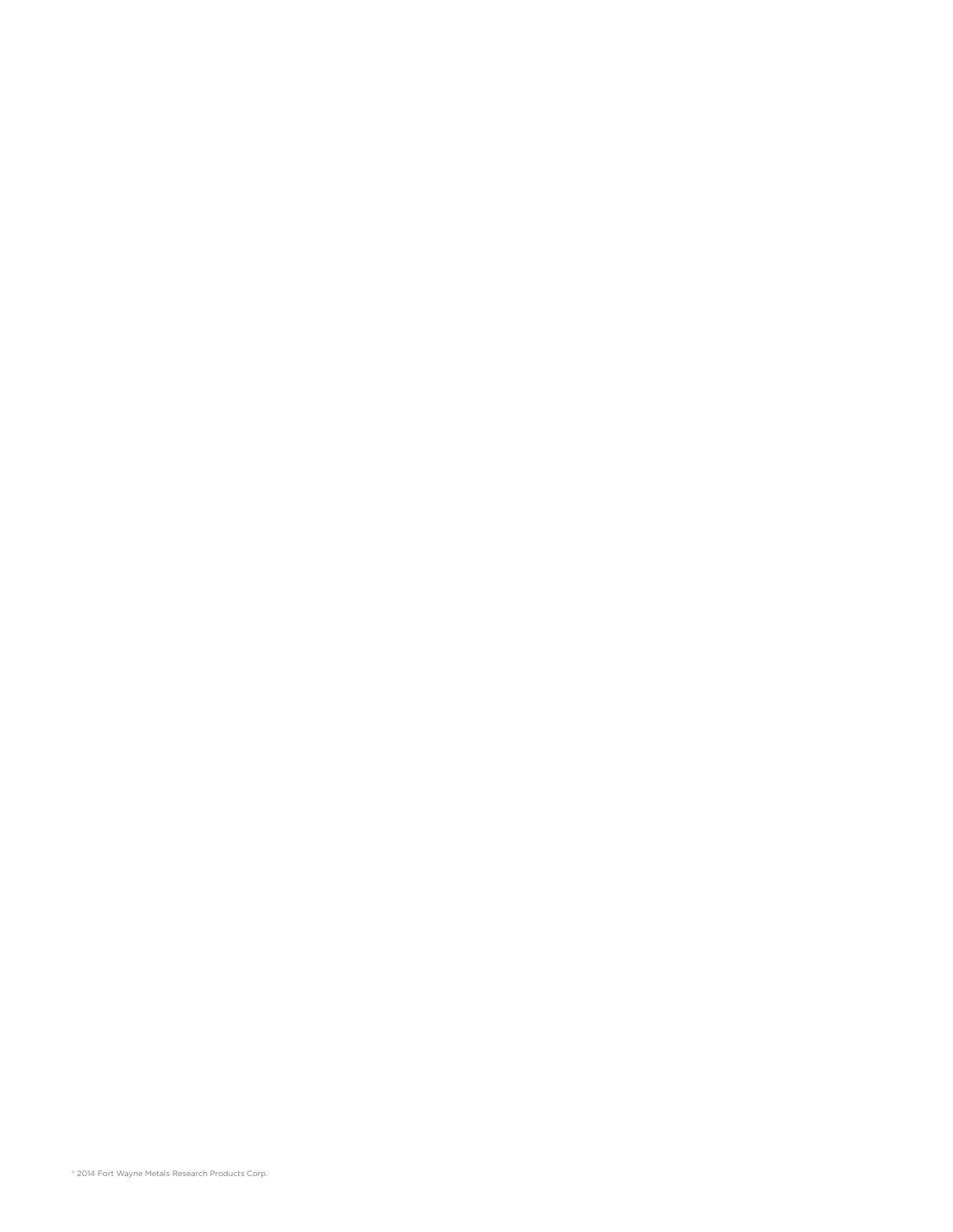# Mission Statement

Our company was founded and continues to grow because of our dedication to making medical grade wire. Our mission is to continually improve the quality of our products, the speed and efficiency with which we respond to our customer's requests, and our level of understanding of the materials we work with and recommend.

a de de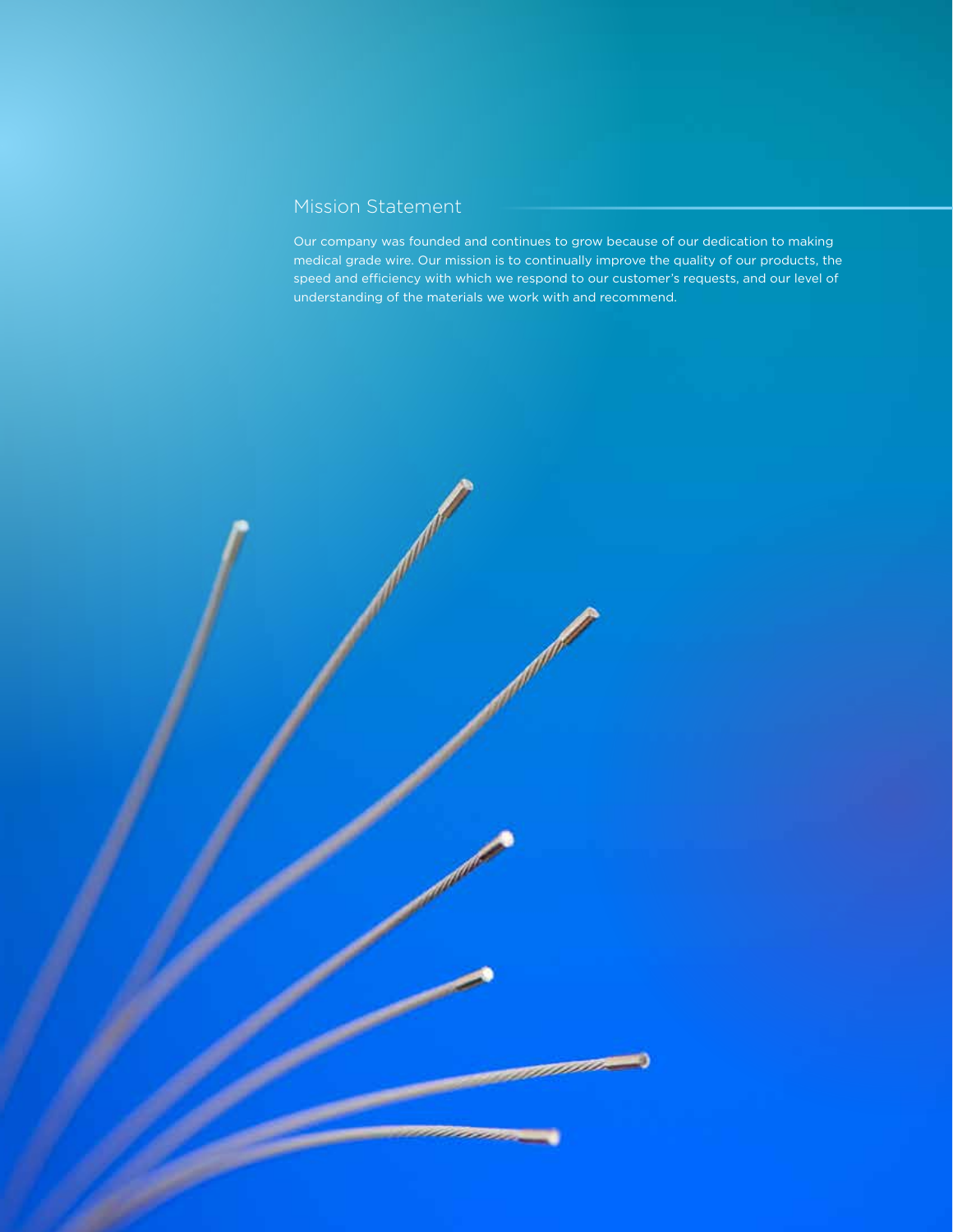## Welcome

Thank you for your interest in business opportunities with Fort Wayne Metals. Fort Wayne Metals understands and recognizes the vital role our Suppliers play in the value we offer our customers. To our existing Suppliers, we are grateful that you have chosen to do business with us. To our potential new Suppliers, we appreciate the opportunity to provide information about Fort Wayne Metals.

## Values

The following values are fundamental to the success of our company:

- Our people are the source of our strength.
- The quality of our products and services, the culture within our organization, and our support of the community are the basis by which we are judged.
- We meet tomorrow's challenges by maintaining direct customer relationships, by being innovative leaders in our field, and utilizing technology to advance our research and our processes.
- We respect our customers' need for confidentiality.
- We must remain profitable to sustain growth and provide for return for shareholders.

Our employees are expected to follow these values in all aspects of business, including dealings with suppliers.

Fort Wayne Metals wants to develop relationships with suppliers who follow the expectations set forth in this document. We will work with suppliers to establish action plans to assist them in conforming to any expectations that are deemed to be in need of improvement.

By communicating these expectations, Fort Wayne Metals is not conferring on any third party's rights, remedies or obligations.

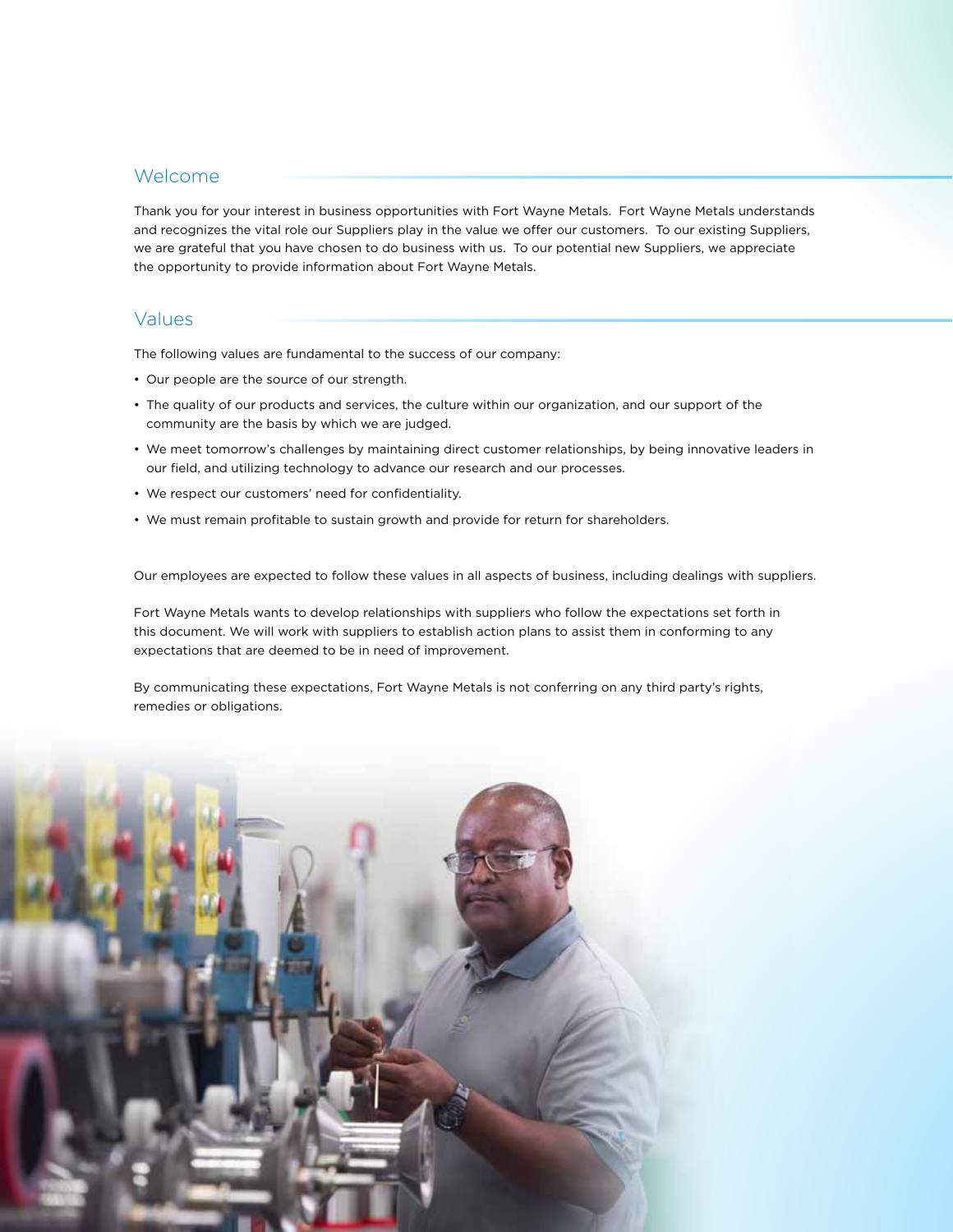# Supplier Handbook

## Purpose and Scope

The purpose of this Supplier Handbook is to clearly communicate our expectations to all new and existing external Suppliers. These expectations shall apply to the development and manufacture of all products and services supplied to Fort Wayne Metals. As a supplier, you are critical to our success in delivering high-quality product to our customers at the right time, therefore it is important for us to set expectations, identify gaps and track progress of gap resolution. Fort Wayne Metals considers preferential long-term relationships with those Suppliers who have achieved, or who are committed to achieving, these requirements. The expectations may take the form of a separate Quality Agreement, or an exhibit or addendum to, or content in a purchase order or other agreement. They also encompass the expectation set forth in this Handbook as well as in other documents such as engineering specifications. The expectations within this Handbook are provided as a supplement, not as a replacement for or altering of the terms or conditions of any agreements, engineering drawings, purchase orders, or specifications. To the extent the terms of this Handbook conflict with the terms of agreements, engineering drawings, purchase orders or specifications, the terms of the agreement, engineering drawings, purchase orders or specifications will control.

Complex global regulatory compliance obligations, customer driven requirements combined with corporate social responsibility and sustainable practices require companies to demand transparency in the products and services they are sourcing and their suppliers. To mitigate the risks and comply with various global regulations of supplied products and services, Fort Wayne Metals suppliers will be required to supply information.

# Table of Contents

1.0 Social Responsibility

- 1.1 Child Labor
- 1.2 Forced Labor
- 1.3 Workplace
- 1.4 Equal Opportunities
- 1.5 Abuse
- 1.6 Work Hours and Compensation
- 1.7 Health and Safety

#### 2.0 Environmental Compliance & Stewardship

- 2.1 Regulatory Compliance
- 2.2 Emissions & Discharges
- 2.3 Conservation
- 2.4 Regulated Substances
- 2.5 Reduce / Reuse / Recycle
- 2.6 Transportation Logistics
- 2.7 Life Cycle Analysis

## 3.0 Ethical Practices

- 3.1 Fair Dealing
- 3.2 Conflicts of Interest
- 3.3 Anti-corruption
- 3.4 Supplier Relations
- 3.5 Compliance with Applicable Laws
- 3.6 Confidentiality
- 4.0 Governance
	- 4.1 Sub-suppliers
	- 4.2 Documentation
	- 4.3 Management Systems
	- 4.4 Assessment
	- 4.5 Business Continuity
	- 4.6 Continuous Improvement
	- 4.7 Change Management
	- 4.8 Sub-Tier Supplier Control

NOTE: Acceptance of a Fort Wayne Metals Research Products Corp Purchase Order (PO) constitutes acknowledgment that the Supplier has read, understands, and will comply with the expectations of this Supplier Handbook.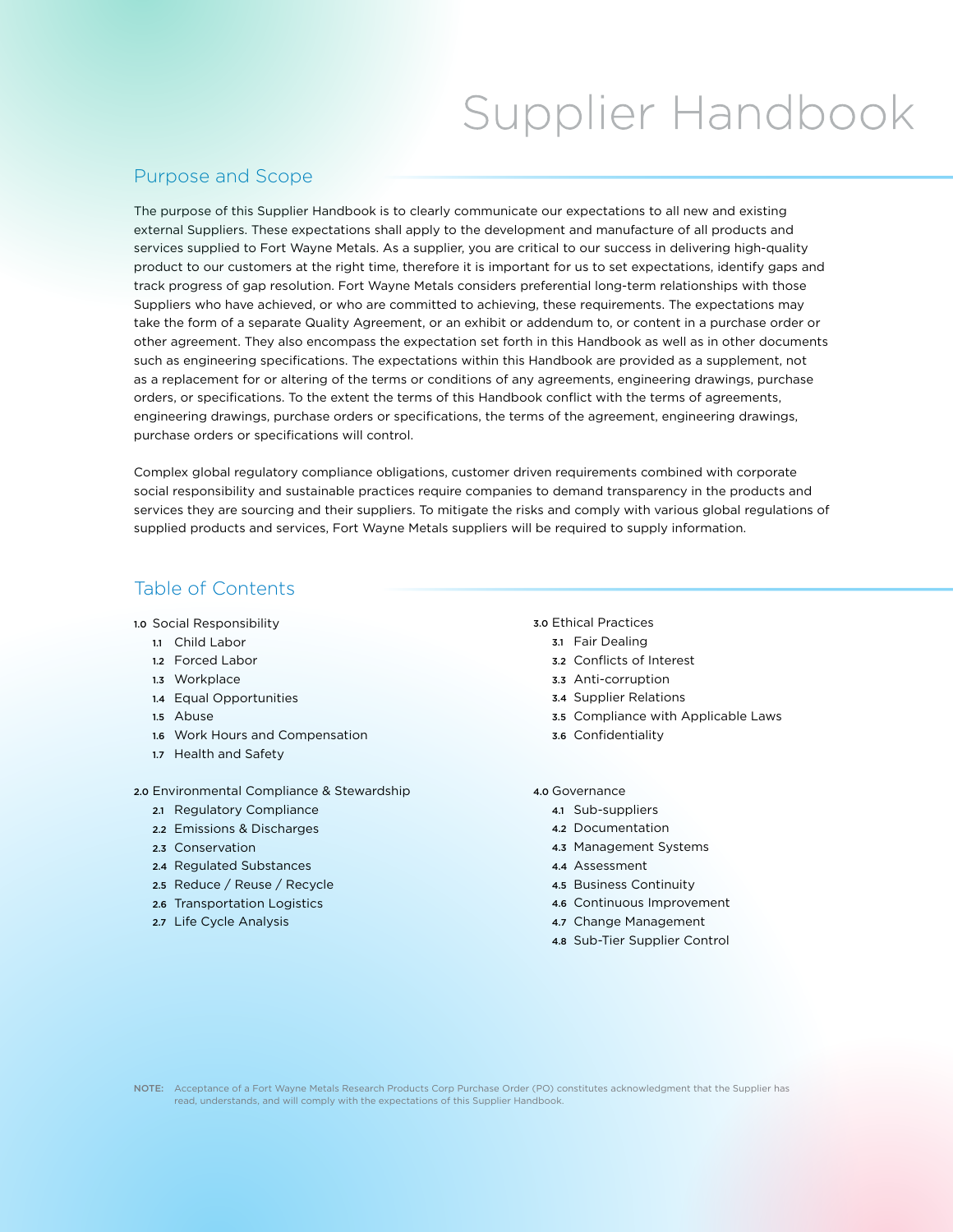## 1.0 Social Responsibility

### 1.1 Child Labor

All workers must be at least the minimum working age required by local laws and customs. All workers must be made aware of any exposure to conditions that are hazardous to health and safety and the age of these exposed workers must be comply with local laws and customs. Workers must use the appropriate personal protective equipment.

#### 1.2 Forced Labor

Suppliers shall not use involuntary labor of any kind, including slave labor, indentured/debt labor, forced labor or prison labor for profit-making enterprises. Suppliers shall not require monetary deposits or retain identity papers or work permits as a condition of work.

#### 1.3 Workplace

Supplier shall provide all workers with access to a safe and sanitary workplace including, but not limited to, accessible and clean toilets, safe drinking water, sanitary facilities for food storage and adequate fire exits. Suppliers are expected to have a worker health and safety program addressing physical, chemical and biological hazards in the workplace.

#### 1.4 Equal Opportunities

Suppliers shall provide equal opportunity to all applicants and workers without regard to race, religion, gender, national origin, ancestry, disability, veteran status, sexual orientation, or any other status protected under applicable law.

#### 1.5 Abuse

Workers shall not be subjected to corporal punishment, mental coercion, physical contact, sexual coercion, verbal abuse or the use of gestures, language or graphic materials that are threatening, abusive or exploitive.

#### 1.6 Work Hours and Compensation

Work hours shall be in compliance with applicable laws and standards. Overtime shall be administered and compensated fairly and in accordance with local laws. All wages and fringe benefits must meet legal and industry minimums. Except to the extent permitted by applicable law, deductions from wages as a disciplinary measure are not permitted.

#### 1.7 Health and Safety

Suppliers shall provide a safe and healthy working environment. Suppliers should strive to have in place a formal health and safety program that addresses accident prevention and reporting, and promotes employee training, as well as emergency preparedness and response.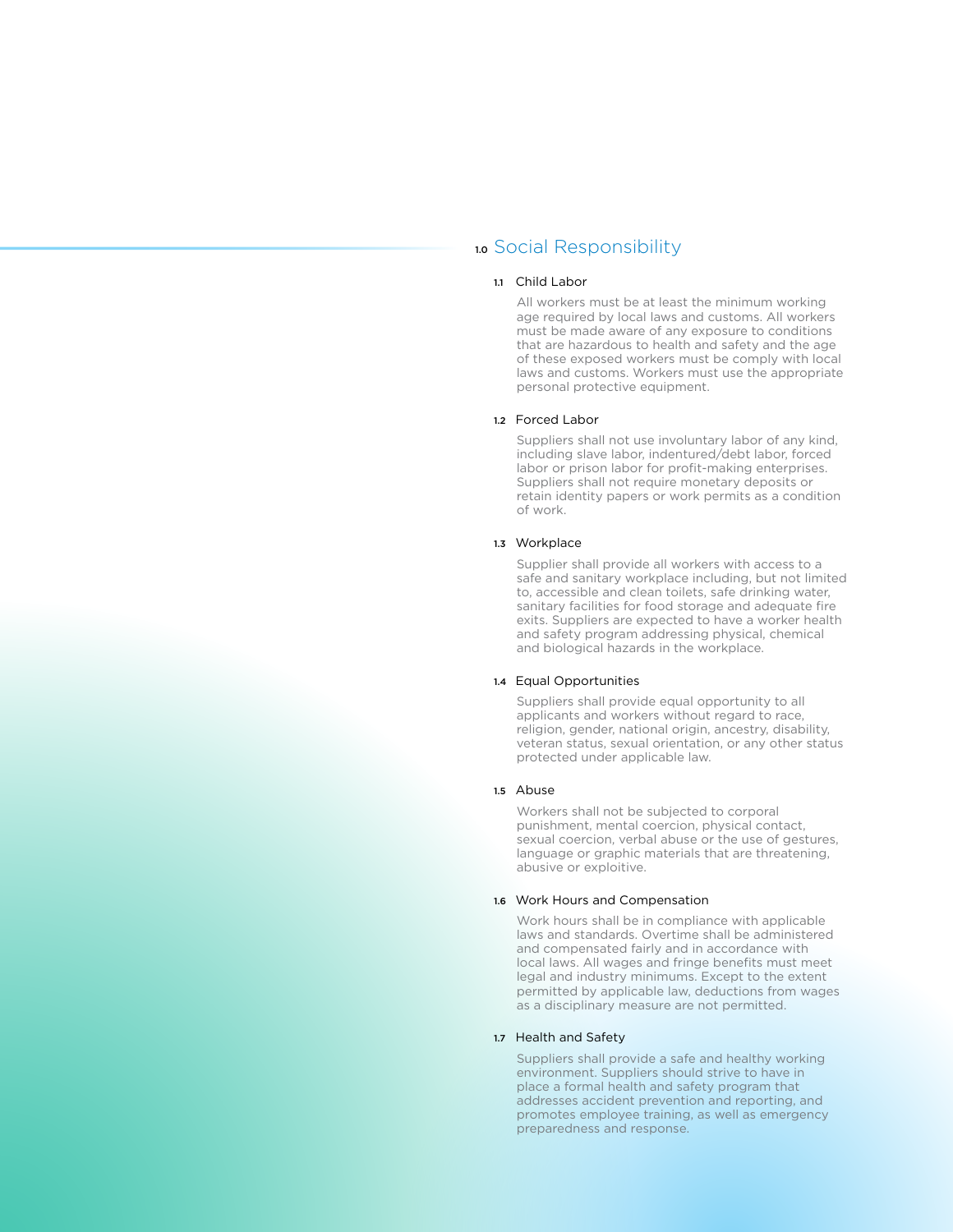## 2.0 Environmental Compliance & Stewardship

Fort Wayne Metals is committed to maintaining an environmental management system that complies with all applicable legal environmental regulations and other requirements, prevents pollution, and continually improves environmental performance through regular reviews of environmental goals, objectives, and targets. Please visit the Fort Wayne Metals website to review the Fort Wayne Metals Environmental Policy: fwmetals.com/359

Fort Wayne Metals expects our suppliers to be responsible global citizens. As a Fort Wayne Metals supplier, we expect products and services supplied to Fort Wayne Metals will meet the requirements of country, federal, state and local environmental regulations. The list below includes some of the regulations; however, compliance is not limited to these. Additional information may be required such as certification to any of the following or chemical composition of products and services. If you suspect that products and/or services supplied to Fort Wayne Metals are not compliant, please contact the appropriate supply chain representative immediately.

#### 2.1 Regulatory Compliance

Suppliers shall comply with all country and local environmental regulations for the regions in which they operate.

#### 2.2 Emissions & Discharges

Suppliers will measure and report, in accordance with regional requirements, water, land and air discharges into the environment. Suppliers should strive to look for ways to reduce these emissions.

#### 2.3 Conservation

Suppliers should actively work to reduce the consumption of energy, water and other nonrenewable natural resources.

#### 2.4 Regulated Substances

Supplier will have adequate systems in place designed to identify and disclose to Fort Wayne Metals all chemicals in their products and product sub-components that are regulated by the governments and/or competent authorities in the regions where they are being used and are deemed hazardous, toxic or carcinogenic. These regulations include, but are not limited to:



- Waste Electrical and Electronic Equipment (WEEE) Design of electric components to reduce waste and facilitate disassembly for recycle.
- Registration, Evaluation, Authorization and Restriction of Chemicals (REACH) Chemicals, substances and intermediates above certain volumes and/or containing substances of very high concern (SVHC) must be registered if manufactured in the EU and/or placed in the EU market.
- Restriction of Hazardous Substances (RoHS) Hazardous substances contained in electrical products.
- Conflict Minerals Tantalum, tungsten, tin, gold and any derivatives that originated in the Democratic Republic of the Congo (DRC) or an adjoining country.
- Packaging Package management using fundamental principles of reuse of packaging, recycling and other forms of recovering packaging wastes to reduce final disposal. Packaging or packaging components must not contain lead, cadmium, mercury or hexavalent chromium.
- Materials of special interest to Fort Wayne Metals include but are not limited to: animal derivatives, phthalates, Bisphenol A, Latex, Silicone, carcinogens, heavy metals and persistent bio-accumulative and toxic materials.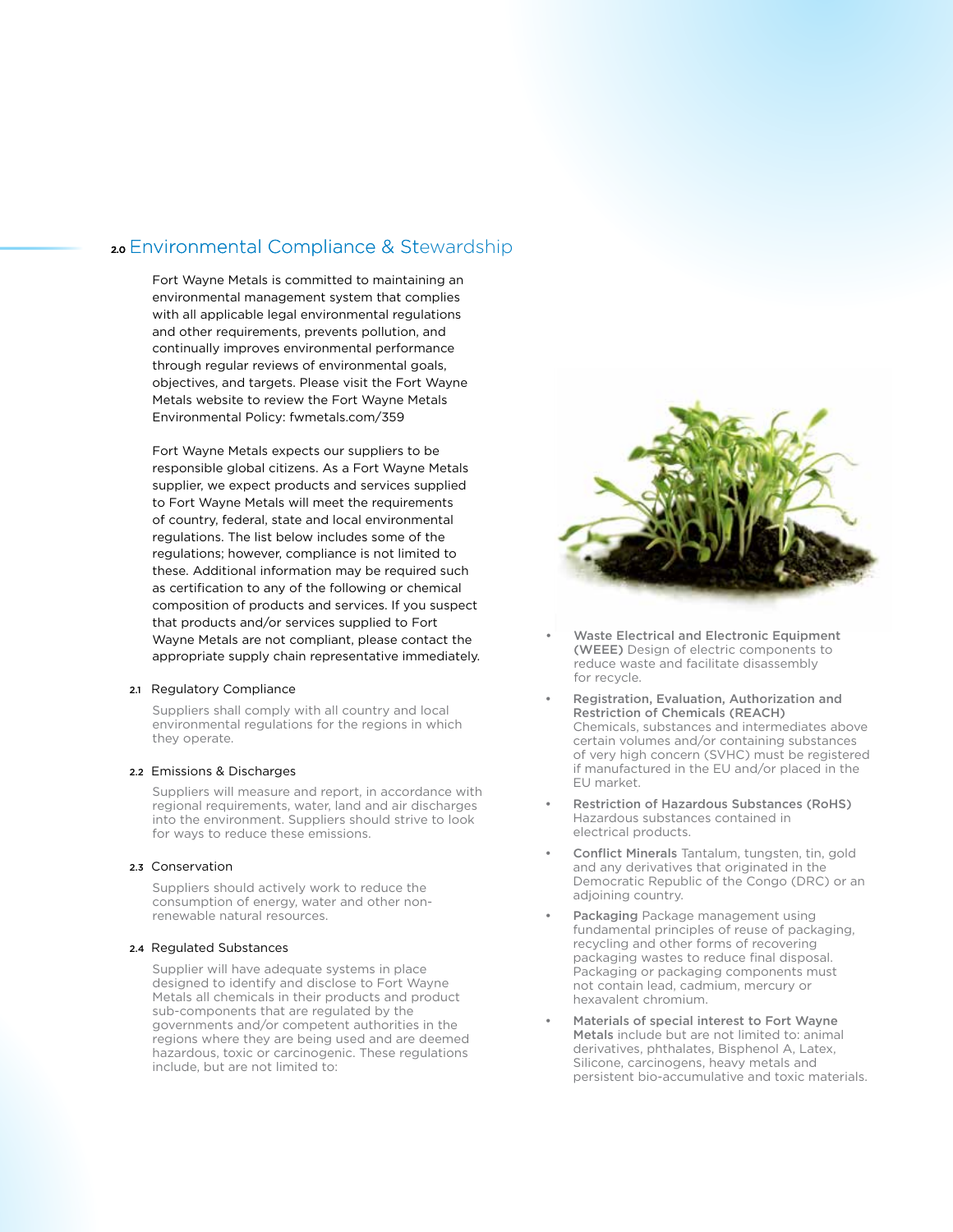## 20 Environmental Compliance & Stewardship cont.

#### 2.5 Reduce / Reuse / Recycle

Supplier will strive to reduce, reuse and recycle material within their manufacturing operations. Recycling processes will employ closed-loop systems wherever possible to achieve maximal use of a material or product. Hazardous waste will be properly handled, stored and disposed of in accordance with local regulations.

#### 2.6 Transportation Logistics

Supplier will optimize transportation strategies in order to minimize the environmental footprint of all products shipped. This includes consideration of transportation modes and distances as well as packaging material types and quantities. All transportation laws will be followed for the regions in which they operate.

#### 2.7 Life Cycle Analysis

Supplier will strive to optimize the environmental performance of their products and operations through a life cycle analysis approach for products, processes and/or services.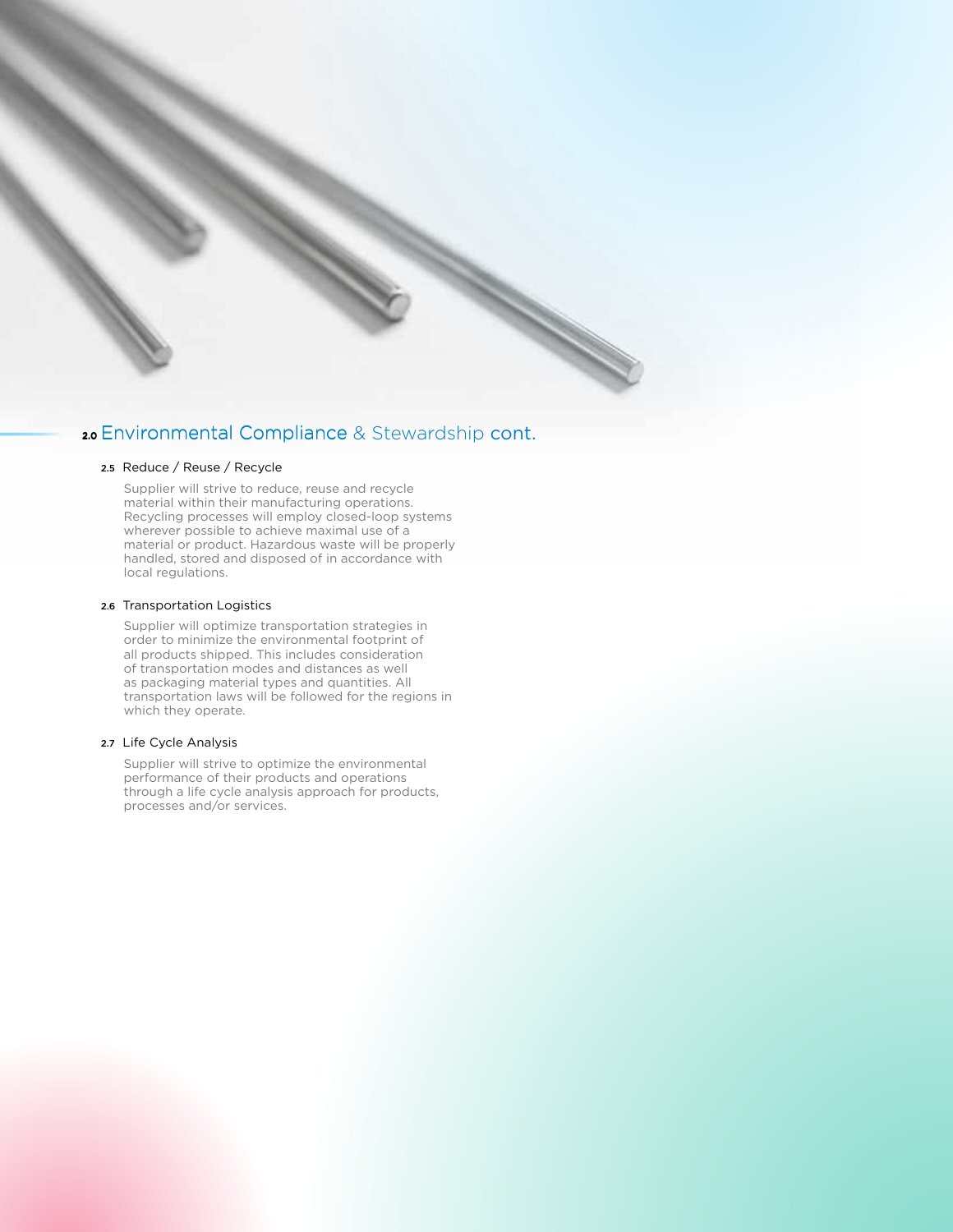## 3.0 Ethical Practices

### 3.1 Fair Dealing

Fort Wayne Metals endeavors to deal fairly with suppliers in accordance with ethical business practices. We expect that our suppliers do the same in dealing with Fort Wayne Metals.

#### 3.2 Conflicts of Interest

Fort Wayne Metals associates or members of their immediate family cannot work for Fort Wayne Metals suppliers unless such potential conflicts of interest are disclosed and addressed.

#### 3.3 Anti-corruption

Fort Wayne Metals prohibits payment or acceptance of bribes or kickbacks, or any other transaction that creates the impression of impropriety either to Fort Wayne Metals or its employees, agents, representatives or to any governmental entity, agency, official or representative. Fort Wayne Metals also expects the same of suppliers.

#### 3.4 Supplier Relations

Fort Wayne Metals buys solely upon quality, performance, suitability of the product or service, and cost. Fort Wayne Metals does not accept expensive gifts or entertainment from suppliers.

#### 3.5 Compliance with Applicable laws

Fort Wayne Metals expects supplier to comply fully with all applicable laws, including but not limited to all applicable international trade laws affecting the transfer of goods, services, software and technology across national borders, (including economic sanctions, export controls and anti-boycott regulations), all applicable healthcare laws and all applicable anticorruption laws. Suppliers must not be ineligible to participate in the U.S. federal procurement or non-procurement programs.

#### 3.6 Confidentiality

Supplier shall safeguard Fort Wayne Metals' and its customer's confidential and proprietary information.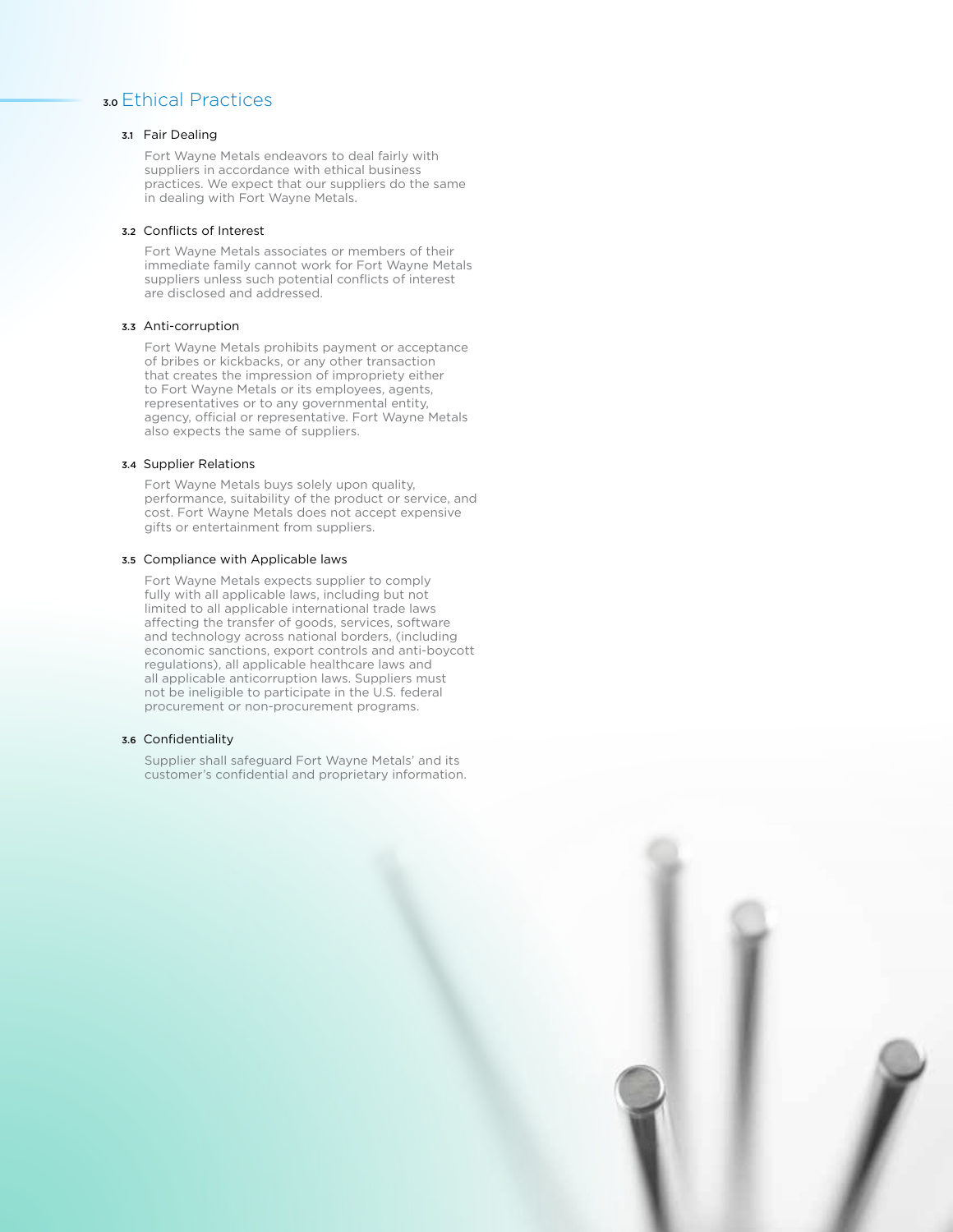## 4.0 Governance

#### 4.1 Sub-suppliers

Supplier shall have a program to provide that their own suppliers meet expectations consistent with those set out in this document.

#### 4.2 Documentation

Supplier shall maintain documentation necessary to demonstrate conformance with these Expectations and compliance with applicable laws and regulations. This documentation must be made available for Fort Wayne Metals' review upon request. If the supplier cannot maintain the documentation for 55 years they should contact Fort Wayne Metals.

#### 4.3 Management Systems

Suppliers shall have a training program to ensure an appropriate level of knowledge, skills and abilities to meet these Expectations.

#### 4.4 Assessment

Suppliers shall notify Fort Wayne Metals immediately if they, or their suppliers, fail to comply with these Expectations. Supplier shall authorize Fort Wayne Metals or an independent third party to conduct site inspections, with or without notice, audits and/ or surveys to confirm adherence to the Expectations set forth in this document. Failure to meet these Expectations may result in a change in the business relationship between Fort Wayne Metals and the supplier. Notwithstanding the above, Fort Wayne Metals assumes on duty or obligation to audit or review supplier's compliance with these Expectations, and assumes no liability or responsibility for the actions or omissions or supplier.

#### 4.5 Business Continuity

We expect our suppliers to complete a formal Business Continuity/Disaster Recovery Plan.

#### 4.6 Continuous Improvement

 Fort Wayne Metals is dedicated to continuous improvement. Fort Wayne Metals has adopted Six Sigma and Lean methodologies throughout its global manufacturing operations to reduce variation and eliminate waste. Fort Wayne Metals encourages Suppliers to work with us on Lean and Six Sigma projects at their facilities.

#### 4.7 Change Management

The continuous improvement philosophy encourages process improvements. However, the supplier shall notify Fort Wayne Metals to collaboratively outline all verification testing prior to any modification including but not limited to raw material, components, conversion work, packaging and processing aids.

#### 4.8 Sub-Tier Supplier Control

The supplier must maintain qualifications for subcontractors and the products purchased through them. It is the responsibility of the supplier to ensure and control the quality of all material purchased to manufacture Fort Wayne Metals raw material, components, conversion work, packaging and processing aids.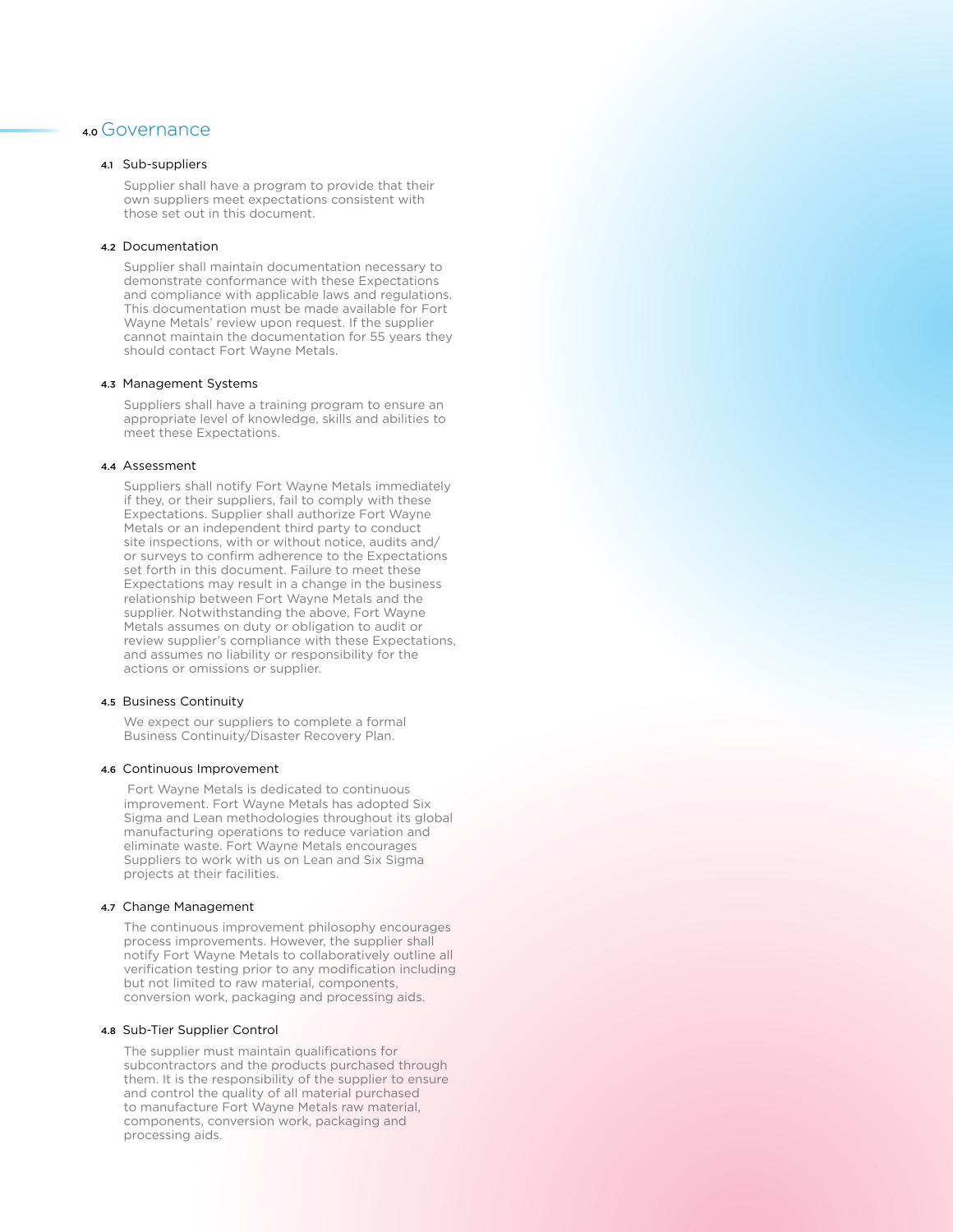Turning knowledge into solutions.<sup>®</sup>